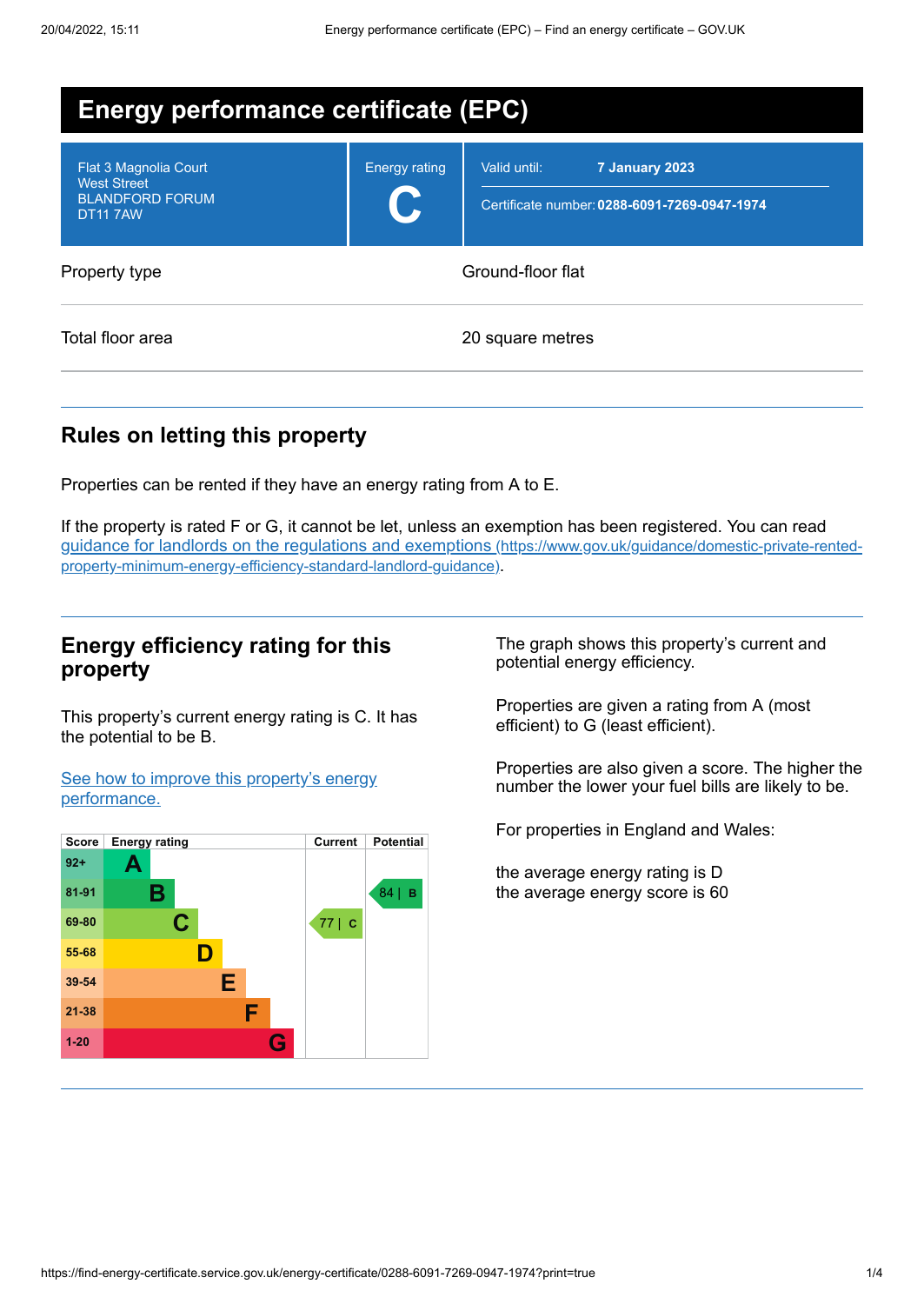## **Breakdown of property's energy performance**

This section shows the energy performance for features of this property. The assessment does not consider the condition of a feature and how well it is working.

Each feature is assessed as one of the following:

- very good (most efficient)
- good
- average
- poor
- very poor (least efficient)

When the description says "assumed", it means that the feature could not be inspected and an assumption has been made based on the property's age and type.

| <b>Feature</b>       | <b>Description</b>                         | Rating    |
|----------------------|--------------------------------------------|-----------|
| Wall                 | Solid brick, as built, insulated (assumed) | Good      |
| Window               | Fully double glazed                        | Good      |
| Main heating         | Electric storage heaters                   | Average   |
| Main heating control | Manual charge control                      | Poor      |
| Hot water            | Electric immersion, off-peak               | Average   |
| Lighting             | No low energy lighting                     | Very poor |
| Roof                 | (another dwelling above)                   | N/A       |
| Floor                | Suspended, insulated (assumed)             | N/A       |
| Secondary heating    | Portable electric heaters (assumed)        | N/A       |

### **Primary energy use**

The primary energy use for this property per year is 339 kilowatt hours per square metre (kWh/m2).

| <b>Environmental impact of this</b><br>property                                                        |                             | 1.2 tonnes of CO2<br>This property produces                                                                                                                   |                   |
|--------------------------------------------------------------------------------------------------------|-----------------------------|---------------------------------------------------------------------------------------------------------------------------------------------------------------|-------------------|
| This property's current environmental impact<br>rating is C. It has the potential to be C.             |                             | This property's potential<br>production                                                                                                                       | 1.2 tonnes of CO2 |
| Properties are rated in a scale from A to G<br>based on how much carbon dioxide (CO2) they<br>produce. |                             | By making the recommended changes, you<br>could reduce this property's CO2 emissions by<br>0.0 tonnes per year. This will help to protect the<br>environment. |                   |
| Properties with an A rating produce less CO2                                                           |                             |                                                                                                                                                               |                   |
| than G rated properties.                                                                               |                             | Environmental impact ratings are based on<br>assumptions about average occupancy and                                                                          |                   |
| An average household<br>produces                                                                       | 6 tonnes of CO <sub>2</sub> | energy use. They may not reflect how energy is<br>consumed by the people living at the property.                                                              |                   |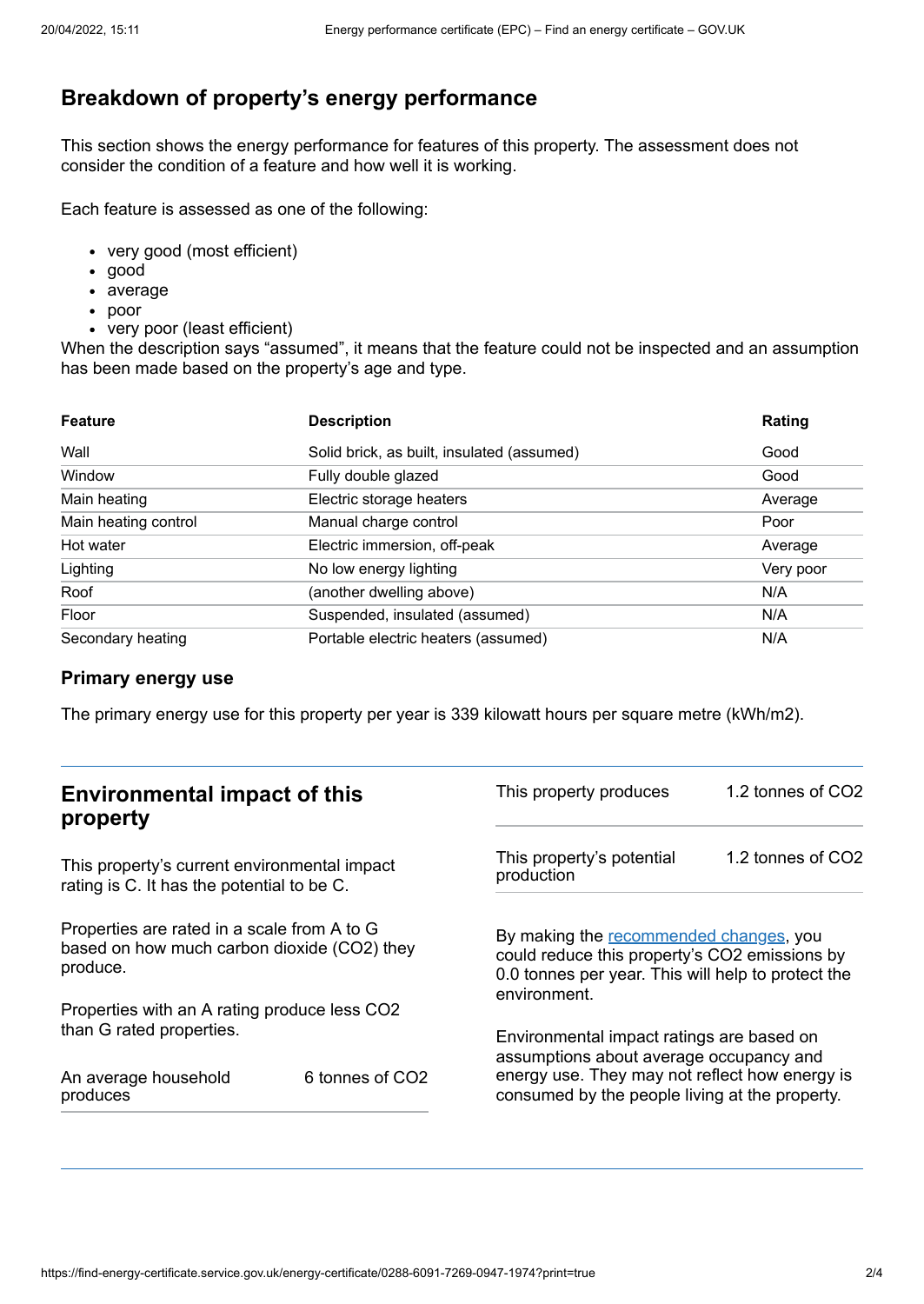# <span id="page-2-0"></span>**How to improve this property's energy performance**

Making any of the recommended changes will improve this property's energy efficiency.

If you make all of the recommended changes, this will improve the property's energy rating and score from C (77) to B (84).

| <b>Recommendation</b>                                          | <b>Typical installation cost</b> | <b>Typical yearly saving</b> |
|----------------------------------------------------------------|----------------------------------|------------------------------|
| 1. Low energy lighting                                         | £15                              | £15                          |
| 2. Fan assisted storage heaters and dual immersion<br>cylinder | £300 - £400                      | £69                          |

### **Paying for energy improvements**

Find energy grants and ways to save energy in your home. [\(https://www.gov.uk/improve-energy-efficiency\)](https://www.gov.uk/improve-energy-efficiency)

| <b>Estimated energy use and</b>                                                                                        |      |                                                                       | Heating use in this property |
|------------------------------------------------------------------------------------------------------------------------|------|-----------------------------------------------------------------------|------------------------------|
| potential savings                                                                                                      |      | Heating a property usually makes up the                               |                              |
| Estimated yearly energy<br>cost for this property                                                                      | £263 | majority of energy costs.                                             |                              |
|                                                                                                                        |      | Estimated energy used to heat this property                           |                              |
| Potential saving                                                                                                       | £84  | Space heating                                                         | 699 kWh per year             |
| The estimated cost shows how much the<br>average household would spend in this property                                |      | Water heating                                                         | 1350 kWh per year            |
| for heating, lighting and hot water. It is not based<br>on how energy is used by the people living at the<br>property. |      | Potential energy savings by installing<br>$\ddot{\phantom{a}}$ nanian |                              |

The estimated saving is based on making all of the [recommendations](#page-2-0) in how to improve this property's energy performance.

For advice on how to reduce your energy bills visit Simple Energy Advice [\(https://www.simpleenergyadvice.org.uk/\)](https://www.simpleenergyadvice.org.uk/).

# **insulation**

The assessor did not find any opportunities to save energy by installing insulation in this property.